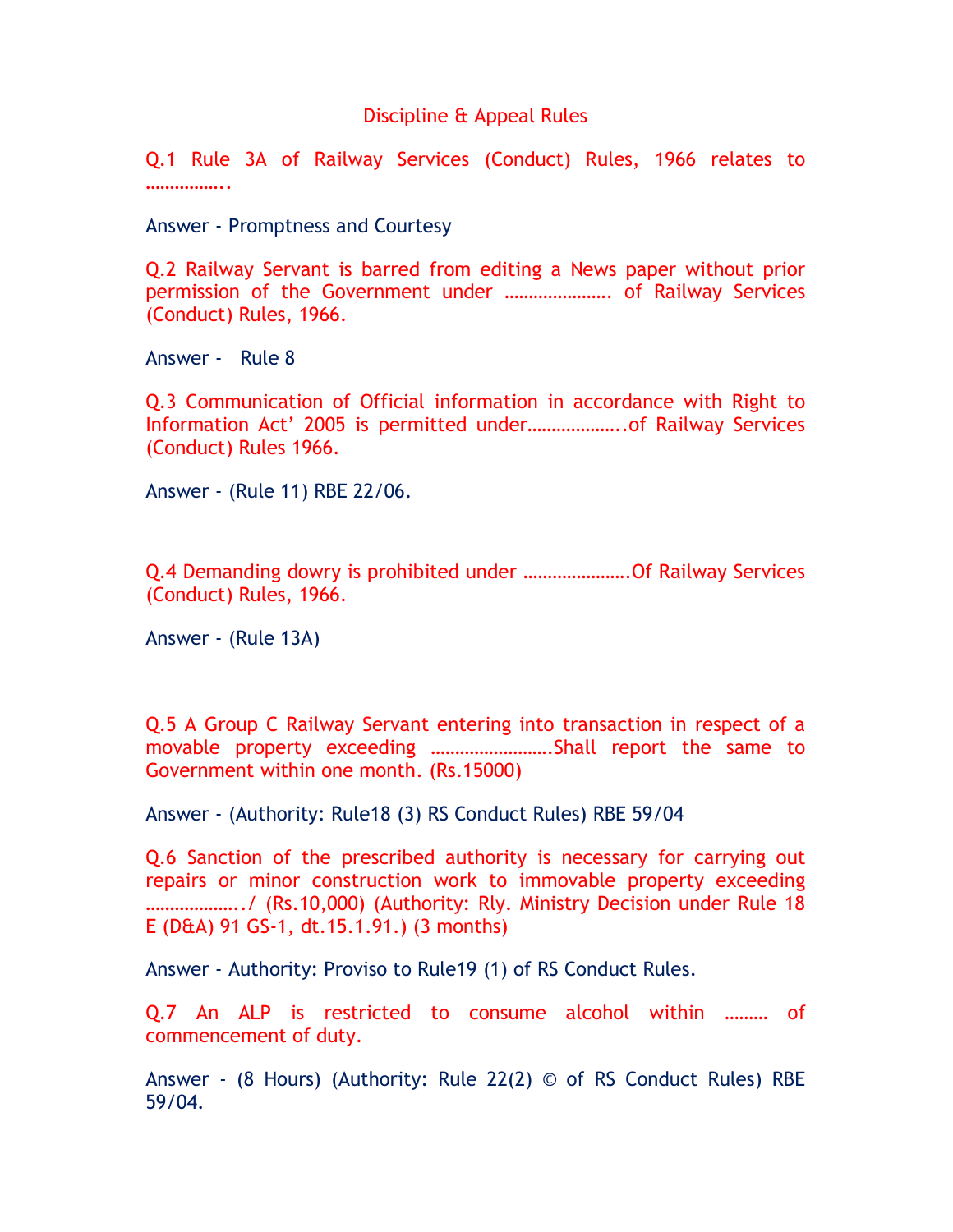Q.8 Rules under RS (D&A) Rules, 1968 is divided in ……….Parts.

Answer – Seven.

 Q.9 Standard Form used for placing a Railway Servant under Suspension is …

Answer - SF-1

Q.10 Non employment certificate for payment of Subsistence Allowance during the period of suspension shall be submitted in Standard Form No. ……………

Answer - SF-3

Q.11 Period of suspension, unless reviewed, shall not be valid beyond ……………

Answer - 90 days E (D&A)

 Q.12 Where Chairman/RRB is the suspending authority, the Review Committee for reviewing the period of suspension will be constituted by ………………

Answer - Railway Board.

Q.13 Rule 6 of Railway Servants (D&A) Rules 1968 deals with…………………

Answer – Penalties.

Q.14 ………………. is the lowest penalty under RS (D&A) Rules, 1968

Answer – Censure. (Rule 6(i)

Q.15 In cases where records or appointment letters to establish the actual Appointing Authority 0are not available …………… should be treated as Appointing Authority.

Answer – General Manager [E(D&A)63 RG6-23 dt.21.2.64]

Q.16 No major penalty shall be imposed without holding Inquiry in the manner specified in Rule 9 & 10 of RS (D&A) Rules or ............................

Answer - Public Servants (Inquiries) Act,1850] [Rule 9(1)]

Q.17 Standard Form for appointment of Inquiry Officer is ……………..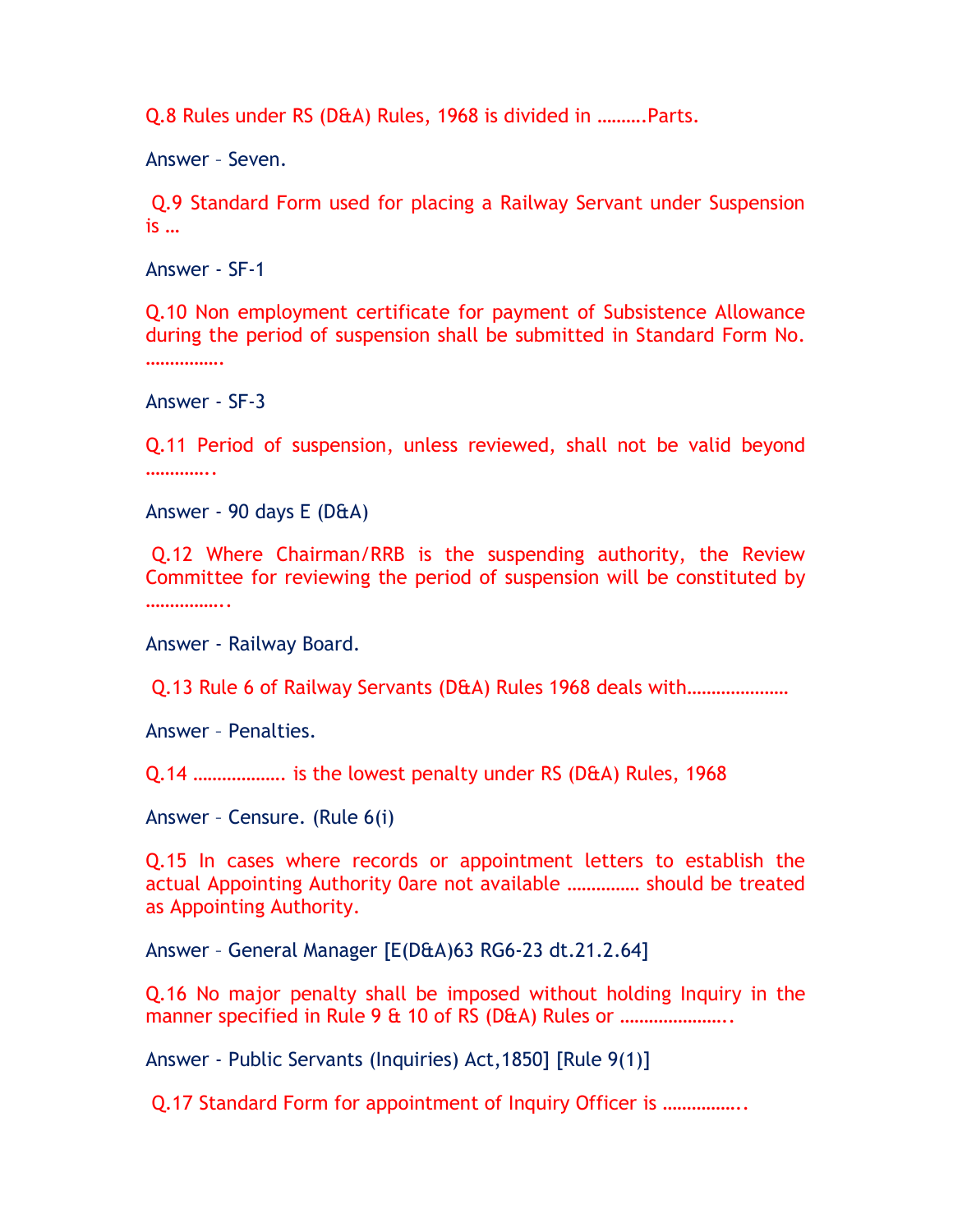Answer - SF – 7

Q.18 A recognized Railway Trade Union Official can appear as Defence Helper only if he has worked as Office Bearer of such union for continuous period of …………… before such appearance.

Answer - One year [RBE 109/97]

Q.19 Retired Railway servant should not act as Defence Helper in more than …….. cases at a time.

Answer – seven [E(D&A)2002/RG6-13. Dt.14.5.03

Q.20 Appointment of Inquiry Officer in Common Proceedings shall be made in Standard Form No.............

Answer - 10a.

Q.21 SF-6 is standard form for …………………

Answer - refusing permission to inspect documents

Q.22 Railway servant may be given opportunity for making representation on the penalty proposed to be imposed when such imposition is without Inquiry is in terms of ………

Answer - Rule 14(i)] [Proviso to Rule 14 of RS (D&A) rules]

 Q.23 Appeal against a penalty imposed on a Railway servant in respect of his activities connected with his work as an Office Bearer of an Union participating in JCM will lie before …………………

Answer - The President [Rule 19 (3) of RS (D&A) Rules]

 Q.24 The prescribed authority may withhold a petition submitted to the President under Rule 25, if it is against an order may enhance the penalty ………. before the submission of the Petition.

Answer - 6 months [Appendix II, R.I] Rule – 25]

Q.25 The time limit for submitting Revision Petition is ………….. ¯

Answer - 45 days [RBE 12/85 and 235/86]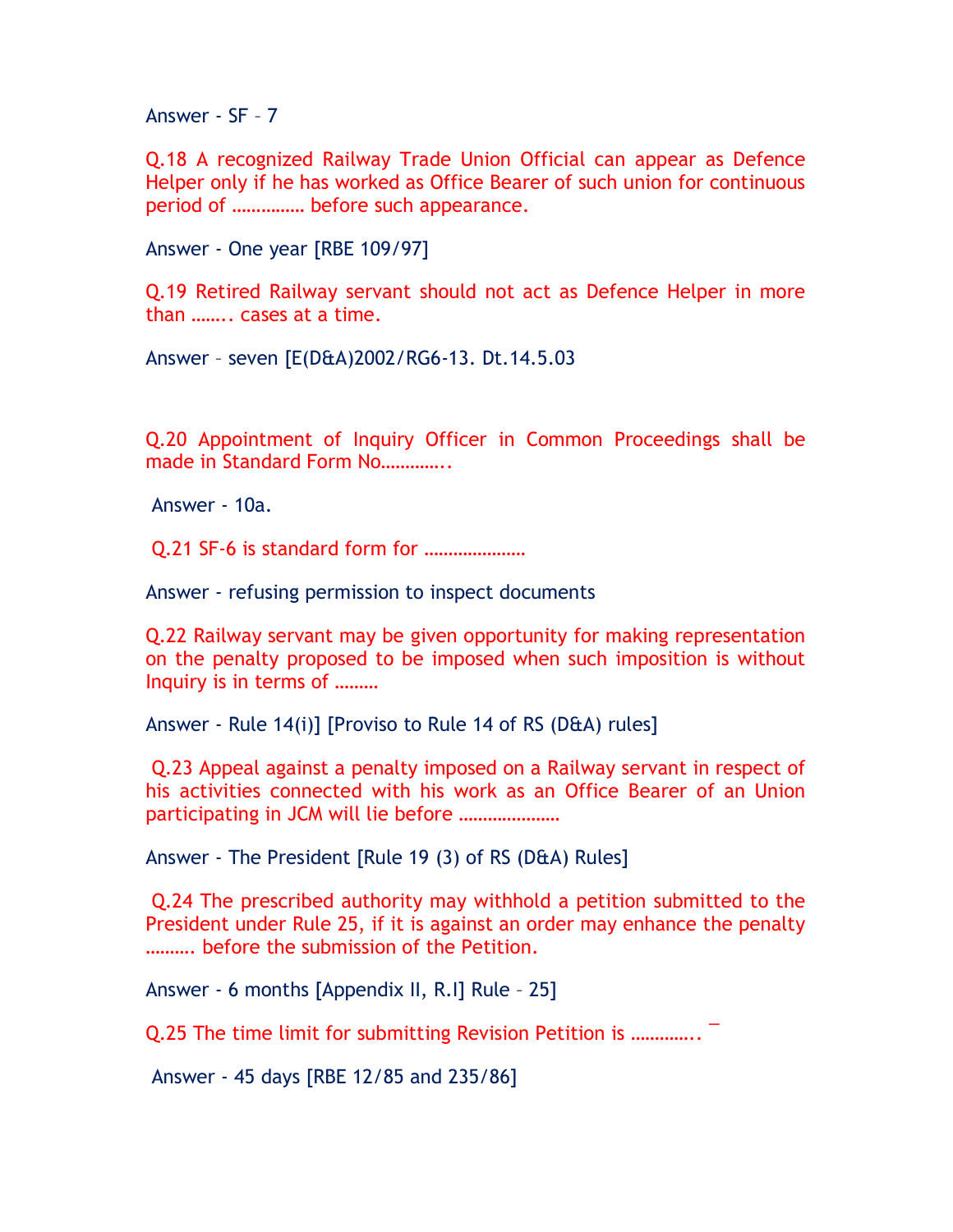Q.26 The essence of holding Inquiry in the manner provided under Rule 9 of RS (D&A) Rules is to uphold the …………………..

Answer - Principle of Natural Justice

 Q.27 Subletting of quarters is violation of ……………. Of RS (Conduct) Rules 1966

Answer - Rule 15A.

Q.28 The term Dowry does not include dower or mahr in case of persons to whom …………… applies (Shariat/Muslim Personal Law)

Answer - Rule 13A RS (Conduct) Rules.

Q.29 Any statement by a Railway servant embarrassing the relations between Central Government and State Government is in violation of ………………..

Answer - Rule 9 of RS (Conduct) Rules 1966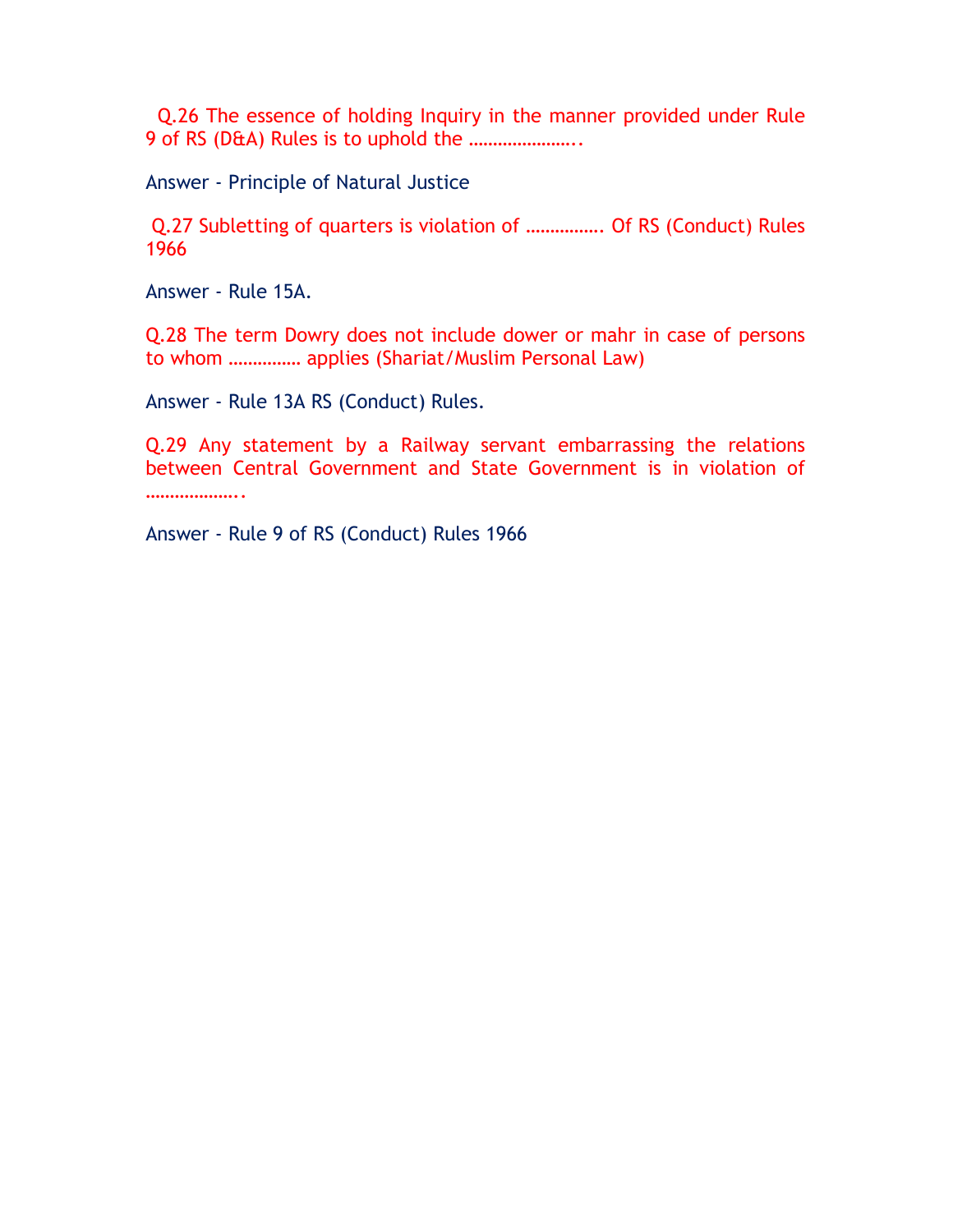Q.1 In terms of Rule 18(4) of RS (Conduct) Rules, Intimation is to be given by a Group an Officer to the prescribed Authority

a. If cumulative transactions entered by him in shares/securities debentures exceed Rs.50000 in a calendar year

b. If cumulative transactions entered by him in shares/securities debentures exceed Rs.50000 in a calendar month

c. If cumulative transactions entered by him in shares/securities debentures exceedRs.25000 in a calendar year

d. If cumulative transactions entered by him in shares/securities debentures exceed Rs.25000 in a calendar month.

Ans. (a) If cumulative transactions entered by him in shares/securities debentures exceed Rs.50000 in a calendar year

(Authority: Rly Ministry Decision below Rule18 E (D&A) 2007/GS1-1, dt.26.10.07)

Q.2 Powers to Interpret the Rules under Railway Services (Conduct) Rules 1966 is reserved to

# a. General Manager

b. CPO

c. Railway Board/

d. The President

Ans. (d) Powers vested with President (Rule 23)

 Q.3 Time limit for grant of permission for transactions in immovable property outside India or with foreigners is

a. 60 days

b. 90 days

c. 45 days

d. 30 days

Ans. (a) 60 days (E (D&A) 89 GS1-11, dt.24.10.89)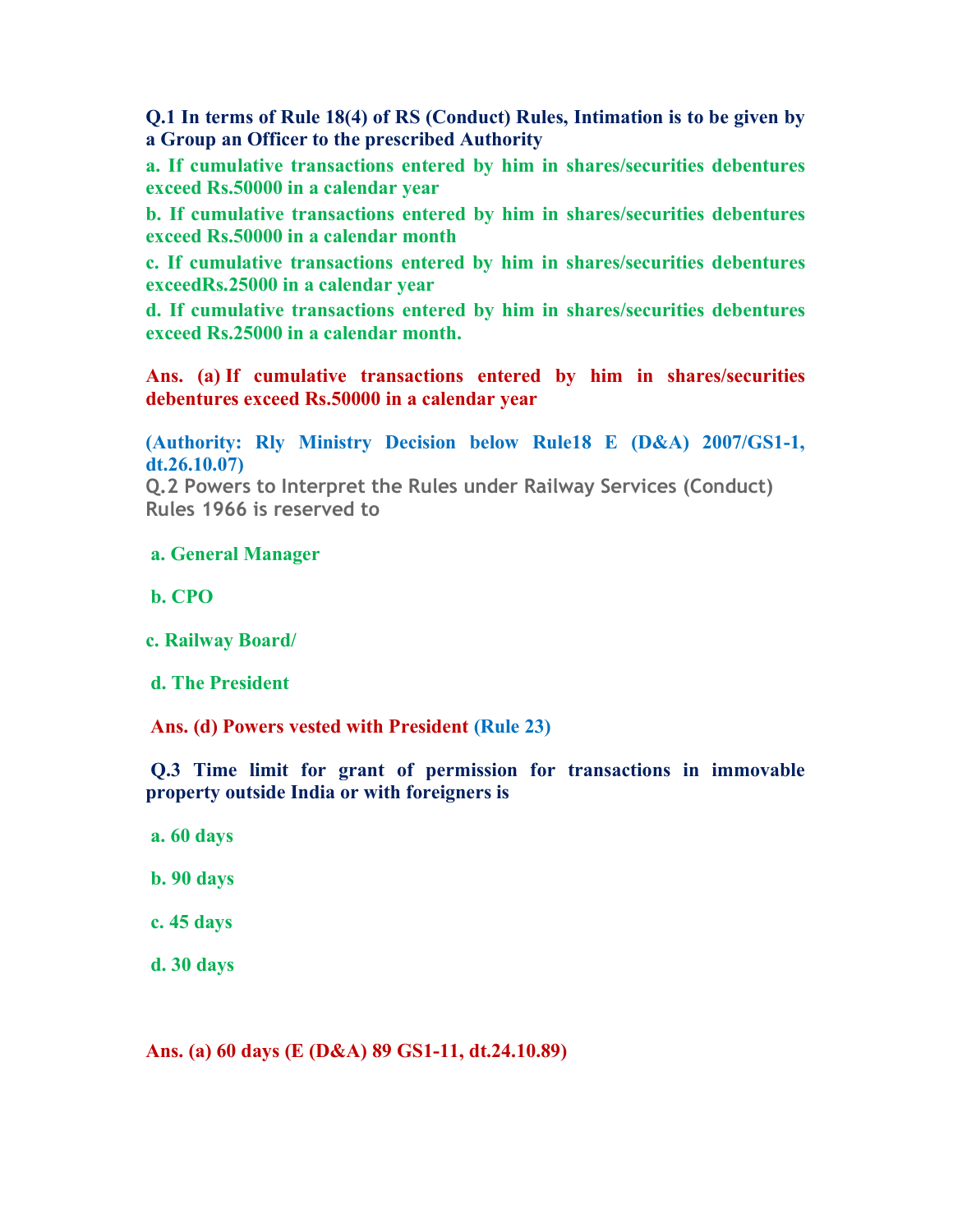Q.4 The Railway Servants (Discipline & Appeal) Rules came into force from

a. 01.01.1968

b. 10.10.1968

c. 01.10.1968

d.10.01.1968

Ans. (C) Rule 1, RS (D&A) Rules 1968

Q.5 Railway Servants (D&A) Rules will not apply to

(A) Inspector of Govt. Railway Police

(B) Inspector of RPSF

(C) Inspector of Railway Mail Service

a. A & B b. B & C

b. B & C

c. A & C

d. A, B & C

Ans. (d) Rule 3 of RS (D&A) Rules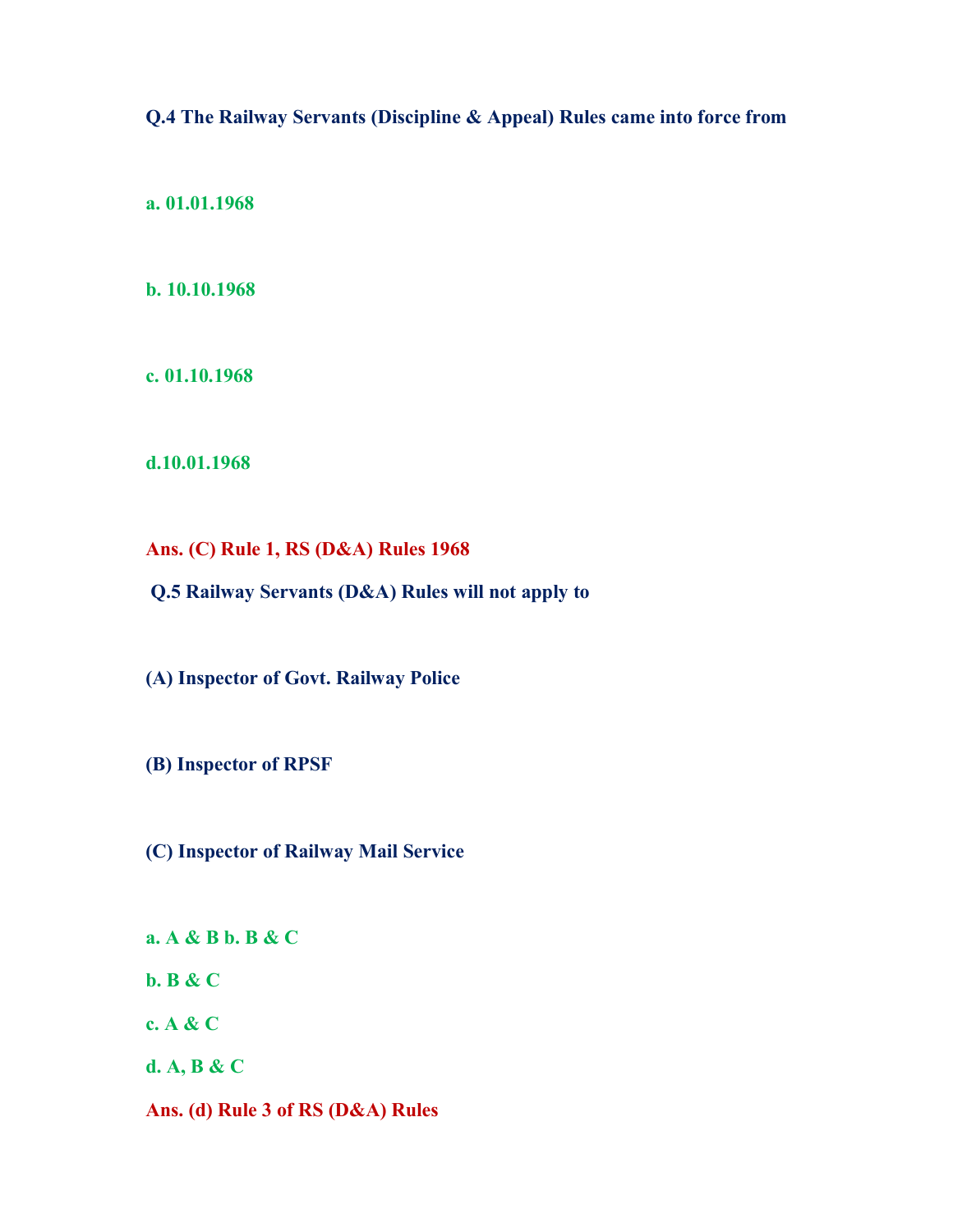Q.6 the period of 48 Hours detention under custody specified for placing a Railway Servant under deemed suspension is not mandatory in case of arrest on registration of a police case under

a. Sec.302 of Indian Penal Code – Murder

b. Sec.307 of Indian Penal Code – Attempt to Murder

c. Sec.304 B of Indian Penal Code – Dowry Death

d. Sec.498 A of Indian Penal Code – Cruelty and Harassment of Women.

Ans. (C) (E (D&A) 87 RG6-75, dt.22.7.87 MC-64)

Q.7 Extension of suspension shall not be for a period exceeding

a. 90 days at a time

b. 180 days at a time

c. 30 days at a time

d. 60 days at a time

Ans. (a) (E (D&A) 2004/RG6-9, dt.18.7.06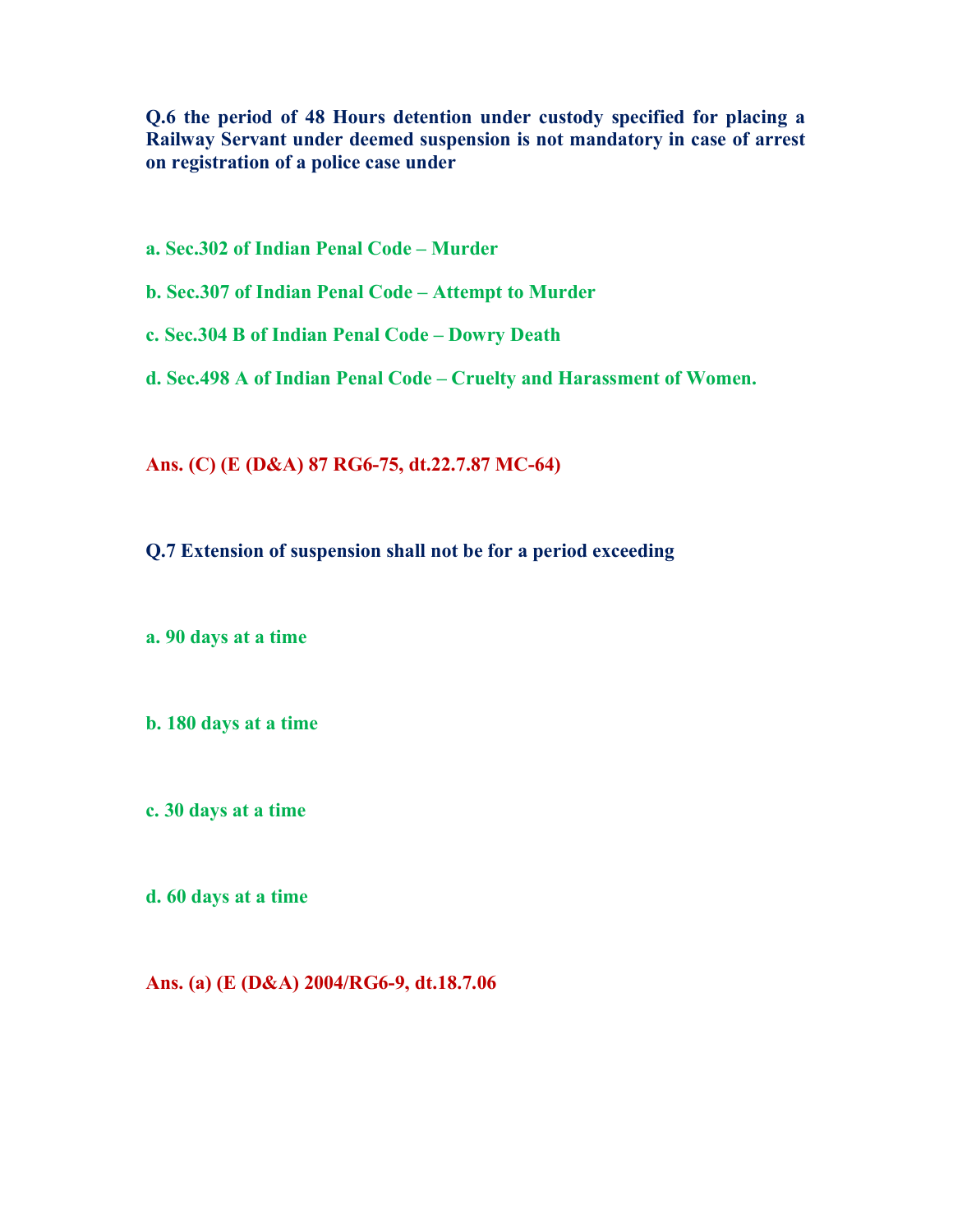Q.8 Payment of subsistence Allowance during the period of suspension is regulated by

a. Rule 5 of RS (D&A) Rules, 1968

b. Rule 1342 of R.II

c. Rule 5 RS (Conduct) Rules, 1966

d. None of the above

Ans. (b) Rule 1342 of R.II

 Q.9 Period of suspension on the death of employee during pendency of the Disciplinary Proceedings shall be treated as

a. Dies-non

b. Period spent on duty

c. Period not spent on duty

d. Extraordinary Leave

Ans. (a) (Rule 1345 R.II, MC 64)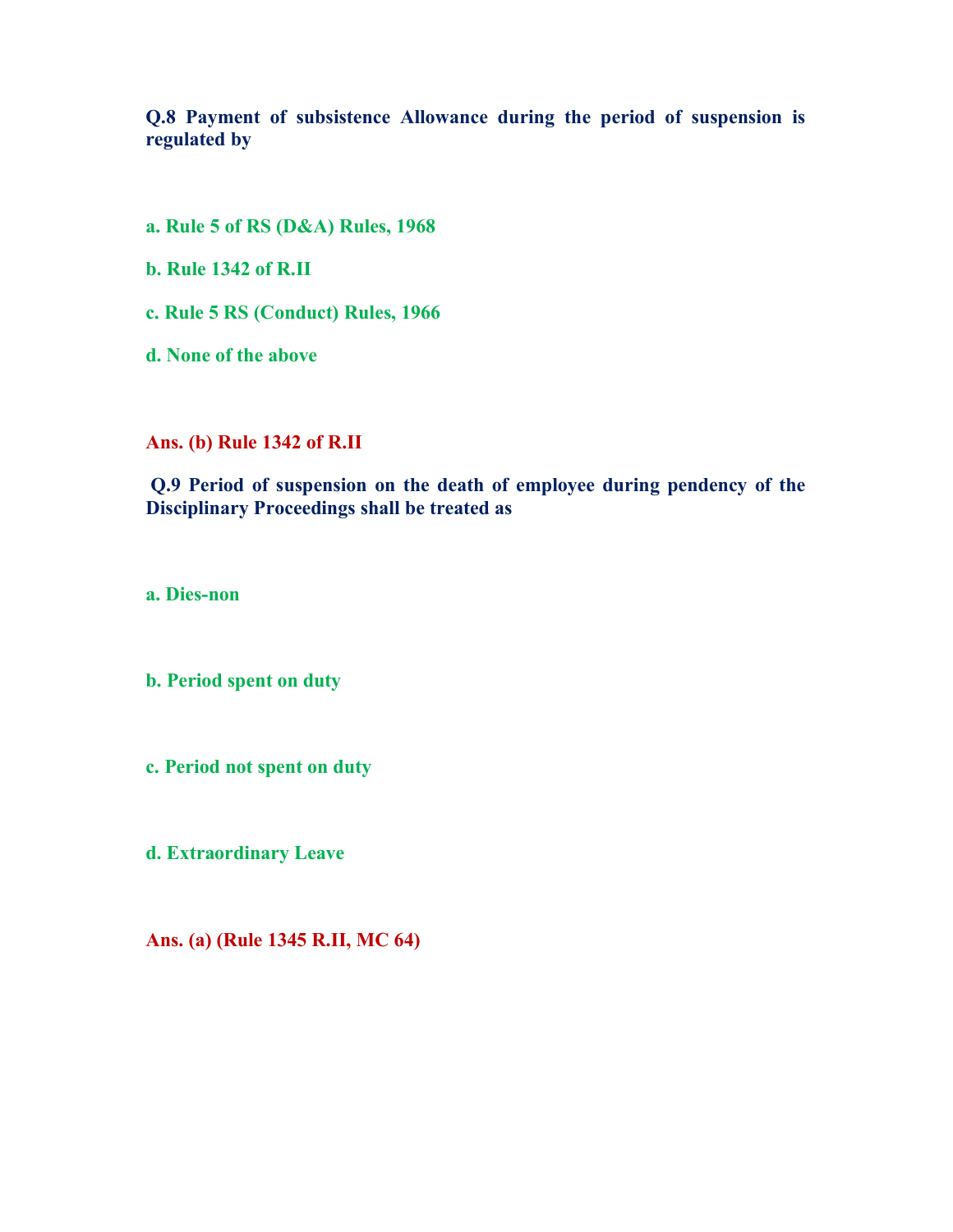Q.10 which of the following Statements are correct

(A) When the pay of an employee is reduced to a particular stage, his pay will remain constant at that stage for the entire period of reduction.

(B) In cases of reduction to lower grade for an indefinite period, repromotion will be ordered only by the authority competent to promote him in higher grade and D.A. has no role to play in the matter.

a. Only Statement A is correct

b. Statements (A) & (B) are correct

c. Only Statement B is correct

d. Both (A) & (B) are not correct

Ans. (a) Only Statement A is correct

Q.11 which of the Following Statements are correct

(A) An order of the D.A. reducing a Railway servant to a lower grade and giving further directions on fixing his pay in the lower grade does not amount to Double Jeopardy.

(B) The Penalty of reduction to a lower grade cannot be imposed by reducing the grade of an employee to a level lower than the grade in which he was originally appointed.

a. Only (A) is correct

b. Only (B) is correct

c. Both  $(A)$  &  $(B)$  are correct

d. Both (A) & (B) are not correct

Ans. (C) Both (A) & (B) are correct (RBE 302/89 & 68/89)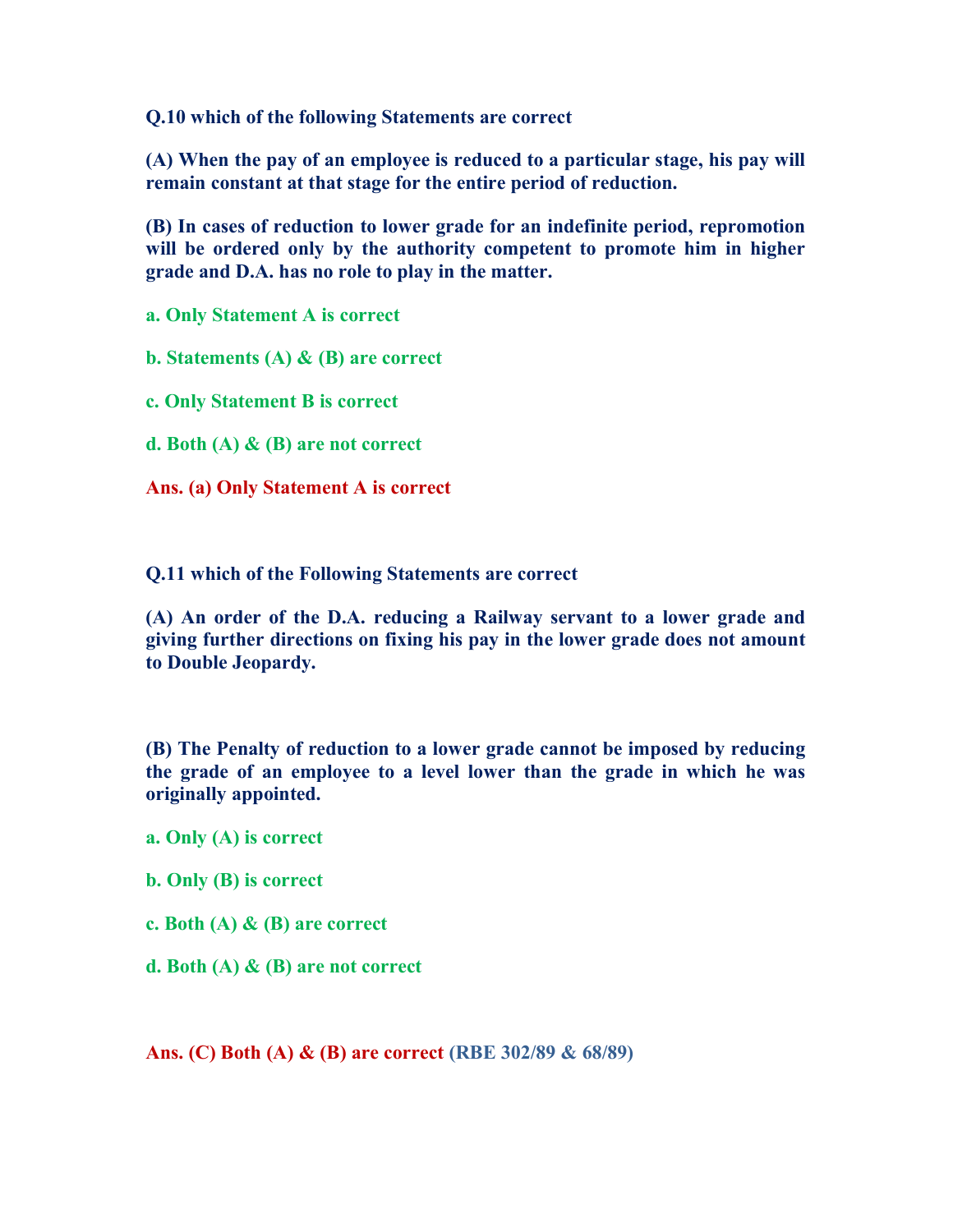Q.12 Which of the following documents are not required to be sent to I.O. by the D.A.

a. Articles of Charges

b. Service Particulars of Charged Official

c. Defence Statement

d. Statement of Prosecution Witnesses as well as Defence Witnesses

Ans. (b) Service Particulars of Charged Official [Rule 9(10) of RS (D&A) Rules]

Q.13 Which of the following Statements are correct

(A) Where D.A. is not itself the Inquiring Authority, on consideration of Inquiry Report, he may remit the case to I.O. for further Inquiry.

(B) Inquiry Report along with findings shall be forwarded to C.O. and on receipt of same C.O. may submit written representation to D.A. on such findings.

a. Only (A) is correct

b. Only (B) is correct

c. Both (A) & (B) are correct

d. Both (A) & (B) are not correct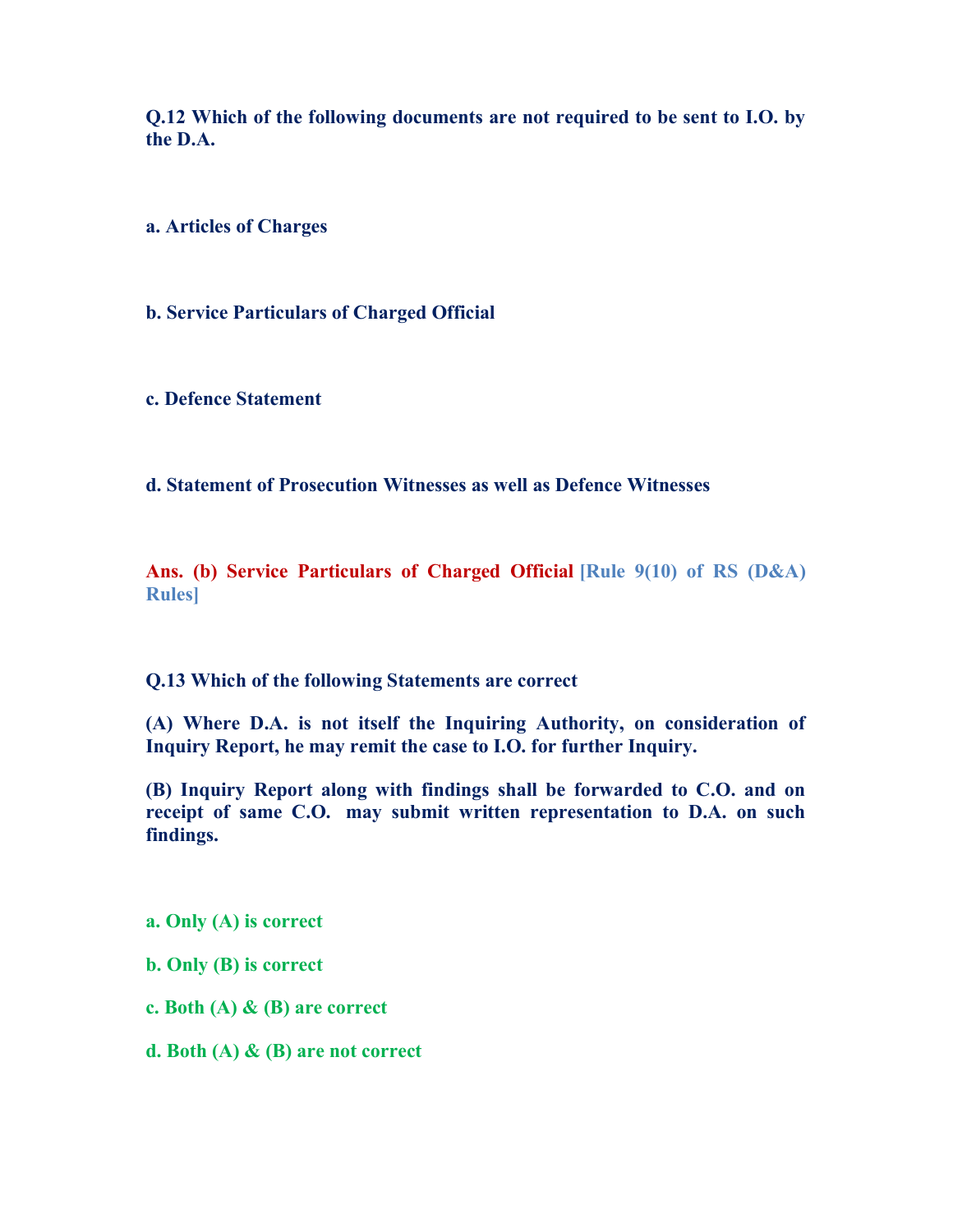Ans. (C) Both (A) & (B) are correct [Rule 10 of RS (D&A) Rules]

Q.14 Which of the following statements are correct

(A) D.A. on the basis of evidences adduced during the Inquiry shall make an order imposing any of the major penalty

(B) C.O. shall be given opportunity of making representation on the penalty proposed to be imposed.

- a. Only (A) is correct
- b. Only (B) is correct
- c. Both (A) & (B) are not correct
- d. Both (A) & (B) are correct
- Ans. [a] Only (A) is correct [Rule 10 of RS (D&A) Rules]

#### Q.15 SF – 9 relates to

- a. Disciplinary action in common proceedings
- b. Revocation of Suspension
- c. Charge sheet for minor penalty with Inquiry
- d. None o f the above.
- Ans. [d] None of the above.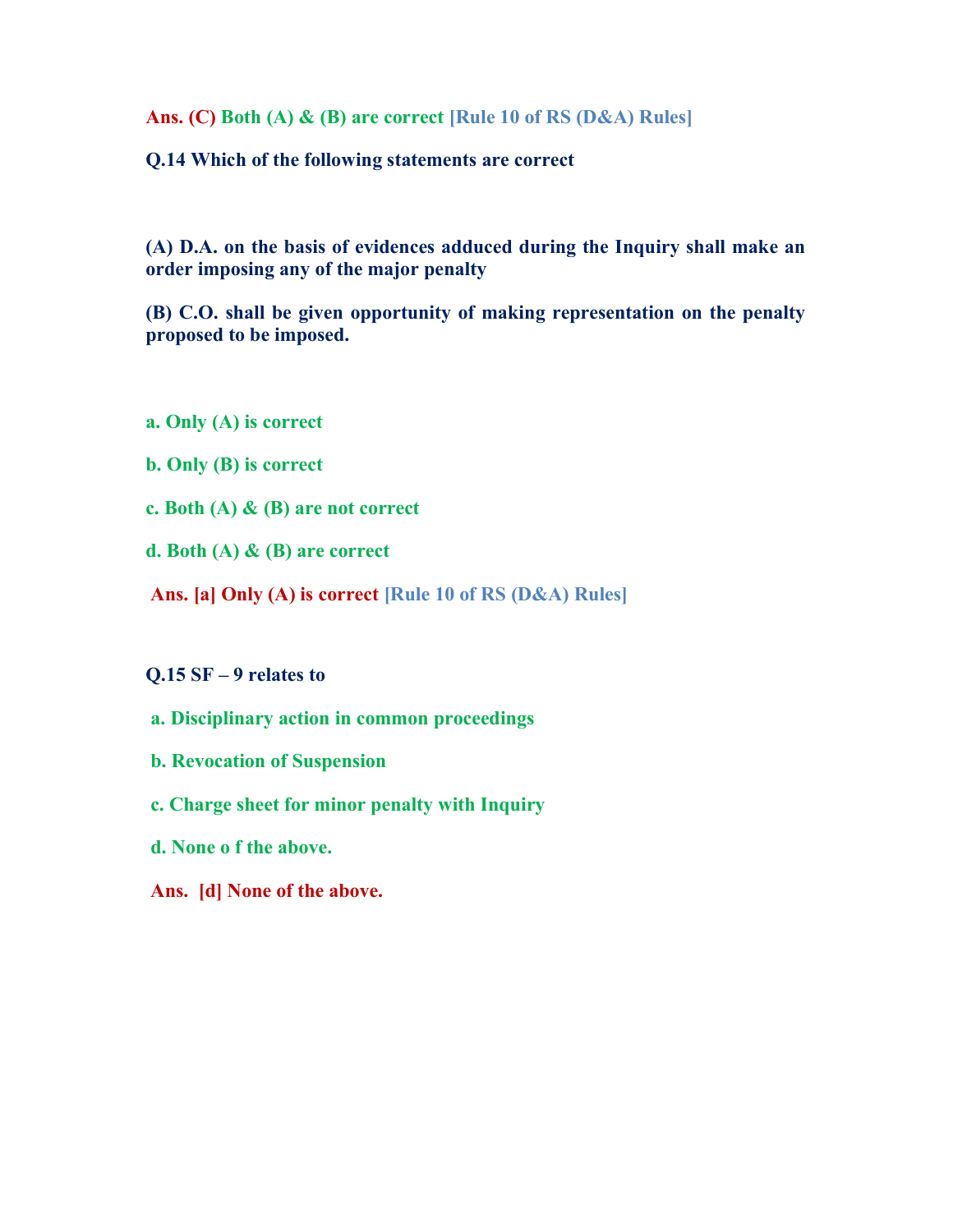Q.16 An order directing to initiate Disciplinary Action against a Sr.Clerk (P.Way Office), SSE/ P.Way and AEN (Gr.B) in a common proceedings shall have to be issued by

a. The President

b. The Railway Board

c. The General Manager

d. The Principal Chief Engineer

Ans. [b] The Railway Board [Rule 13 & Schedule III of RS (D&A) Rules]

Q.17 Holding of Inquiry before imposition of major penalty of removal is in accordance with

a. Art. 311(1) of the Constitution

b. Art.311 (2) of the Constitution

c. Art. 312 of the Constitution

d. Art. 31 0 of the Constitution

Ans. [b] Art.311 (2) of the Constitution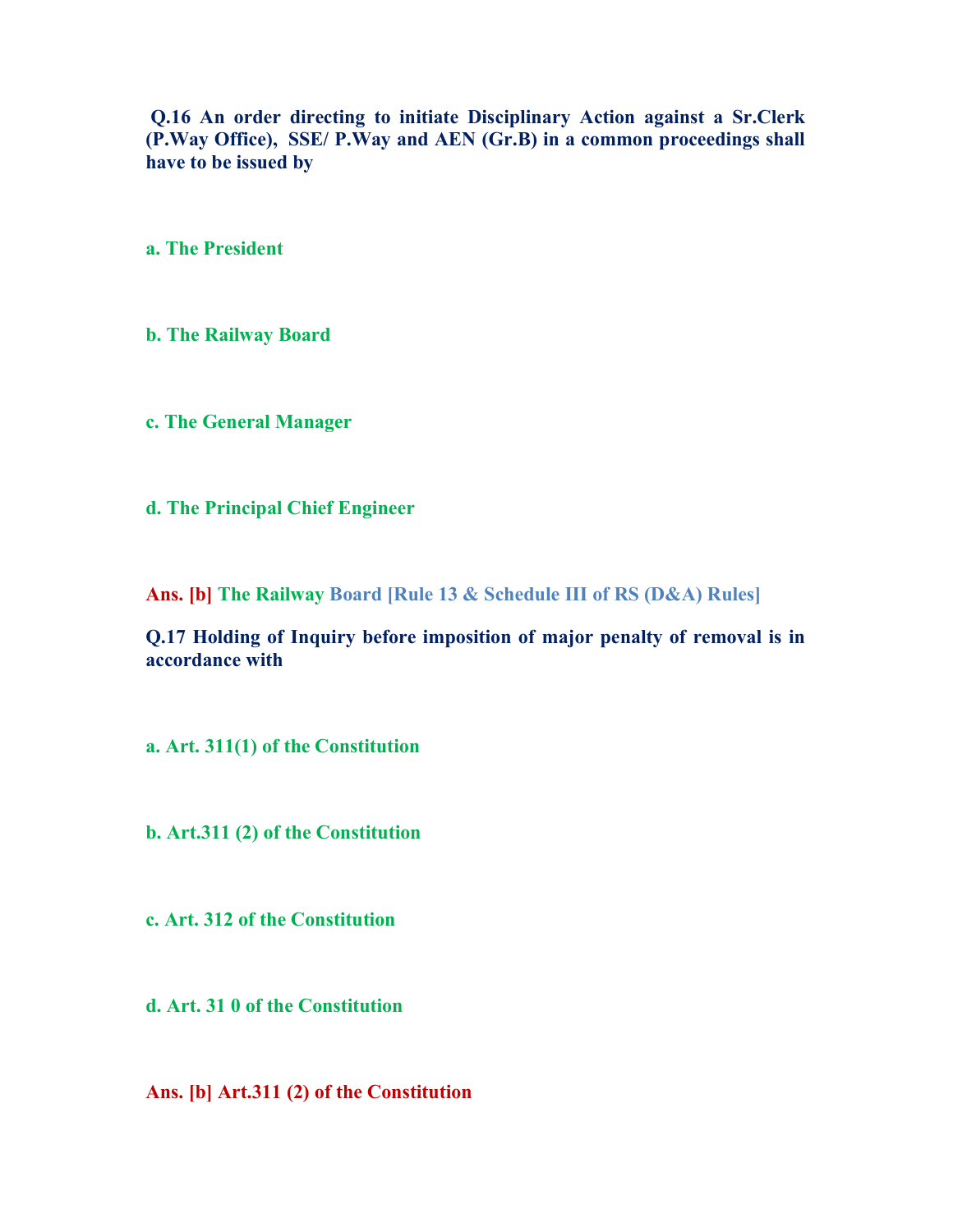Q.18 Appeal cannot be made against

a. An order of suspension

b. An order passed by I.O. during the course of Inquiry

c. Denying maximum pension admissible to Railway servant under Rules

d. An order of the Revisionary Authority enhancing the penalty.

Ans. [b] An order passed by I.O. during the course of Inquiry

[Rule 17 of RS (D&A) Rules]

Q.19 Appeal can be made against

(A) An order determining pay and allowances during the period of suspension

(B) An order determining pay and allowances for the period from the date of removal to the date of reinstatement

(C) An order specifying the period between date of dismissal to date of reinstatement a period not spent on duty

(D) An order in the nature of step-in-aid of the final disposal of Disciplinary proceedings

a. (A) (B) & (C)

b. (A) (C) & (D)

c. (A)  $\&$  (C)

d. (B) &  $(C)$ 

Ans. [a] (A) (B) & (C) [ Rule 18 of RS(D&A) Rules]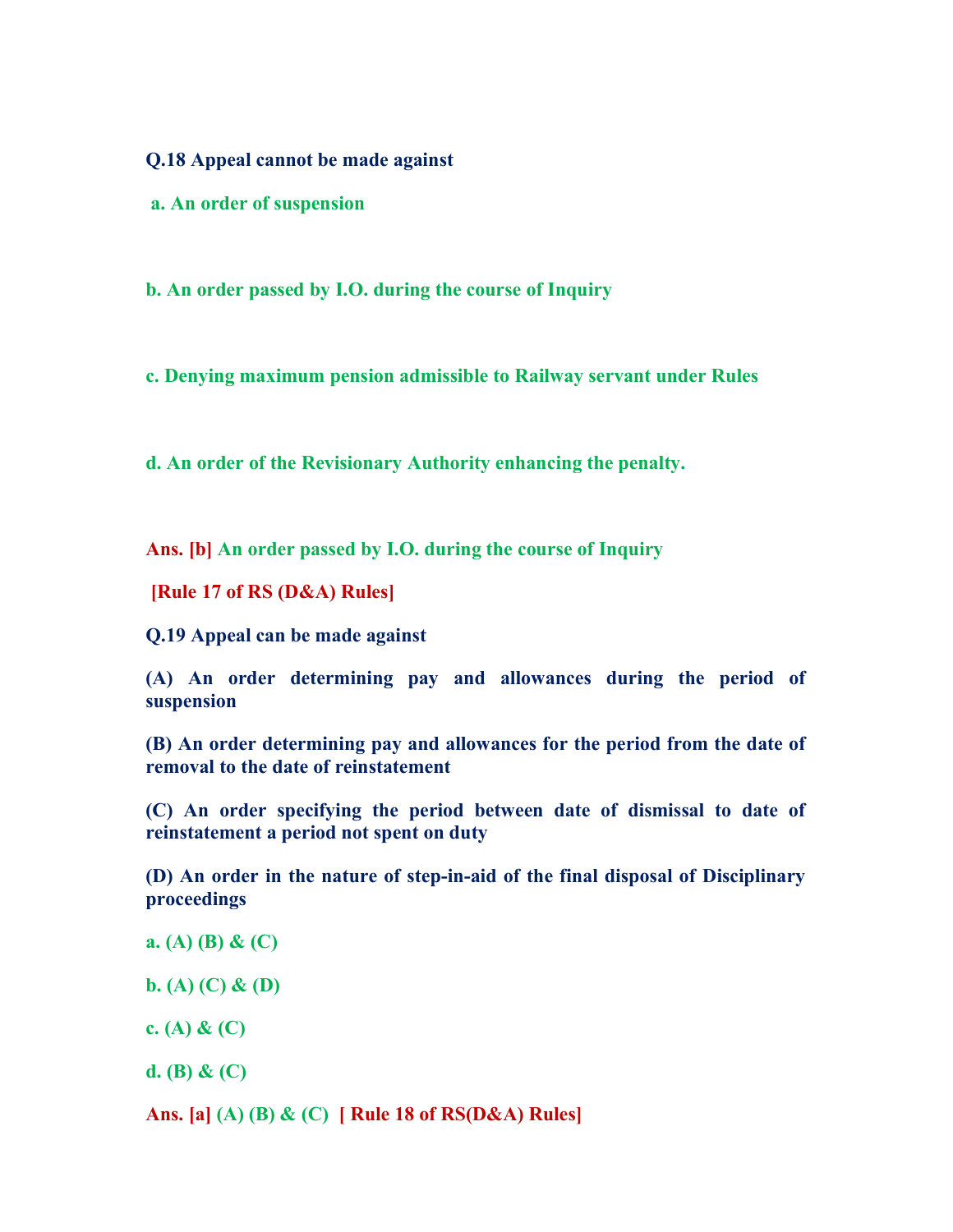Q.20 Which of the following statements are not correct

(A) The orders of the Appellate Authority can be signed and communicated on his behalf the C.O.

(B) Appeal will lie only with the appropriate Appellate Authority on the Division where the employee was working at the time of imposition of penalty, notwithstanding employee's transfer.

a. (A) alone

b. (B) alone

c. Both  $(A)$  &  $(B)$ 

d. None of the above

Ans. [a] (A) alone b. (B) alone [Rule 22(2) and E(D&A)78/RG6-11, dt. 3.3.78]

Q.21 A Group C Railway servant, who has been removed from service, on disposal of application by GM, submitted by him for revision of penalty under Rule 24 of RS (D&A) rules,

a. May seek further Revision before Railway Board under Rule 25

b. Cannot seek further Revision of penalty in terms of Rule 25

c. Suo –moto Revision by GM himself in terms of Rule 25

d. Request to GM to refer the case to Rly Rates Tribunal

Ans. [d] d. Request to GM to refer the case to Rly Rates Tribunal

[Rule 24(2) of RS (D&A) Rules]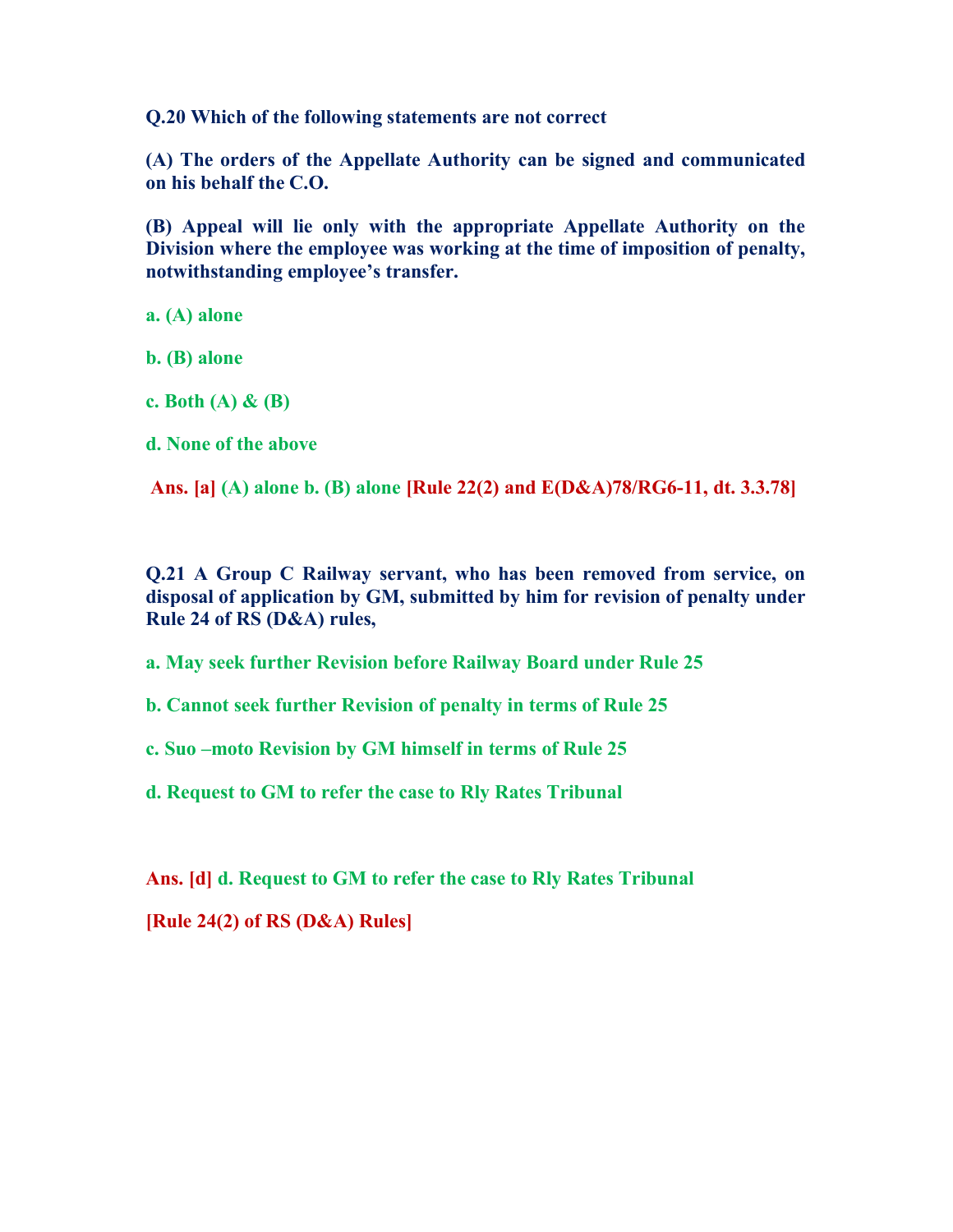Q.22 Who is the Authority competent to exercise Suo-moto Revision without restriction any time limit even when he is the Appellate Authority

a. President

b. General Manager

c. Chairman, Railway Rates Tribunal

d. None of the above

Ans. [a] President [Proviso to Rule 25A & 25(5) of RS (D&A) Rules]

Q.23 Appellate Authority can also exercise Revisionary powers

a. In a case no appeal has been preferred

b. The authority has to be of the rank of DRM

c. Only for conducting suomoto Revision

d. All of the above

Ans. [d] All of the above [RBE 28/2004]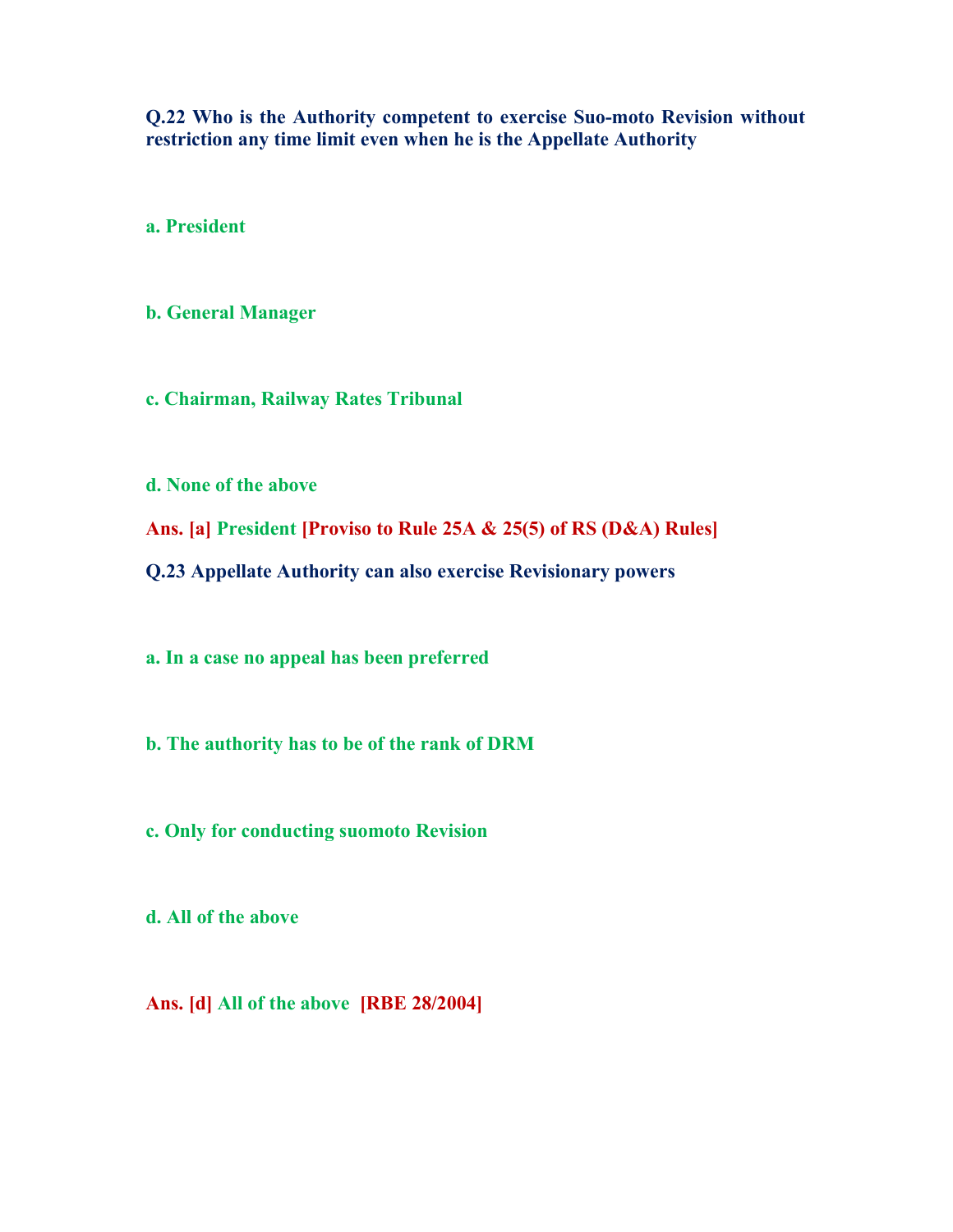Q.24 When it is proposed to reduce the penalty, suomoto Revision can be exercised by DRM for a period

a. Beyond 6 months from the date of order to be revised

b. Beyond one year from the date of order to be revised

c. Within one year from the date of order to be revised

d. Within 6 months from the date of order to be revised

Ans. [c] Within one year from the date of order to be revised

[Rule 25(5) of RS (D&A) Rules]

Q.25 Review under Rule 25A of RS (D&A) Rules can be exercised by

a. The DRM

b. The General Manager

c. The Railway Board

d. The President

Ans. [d] The President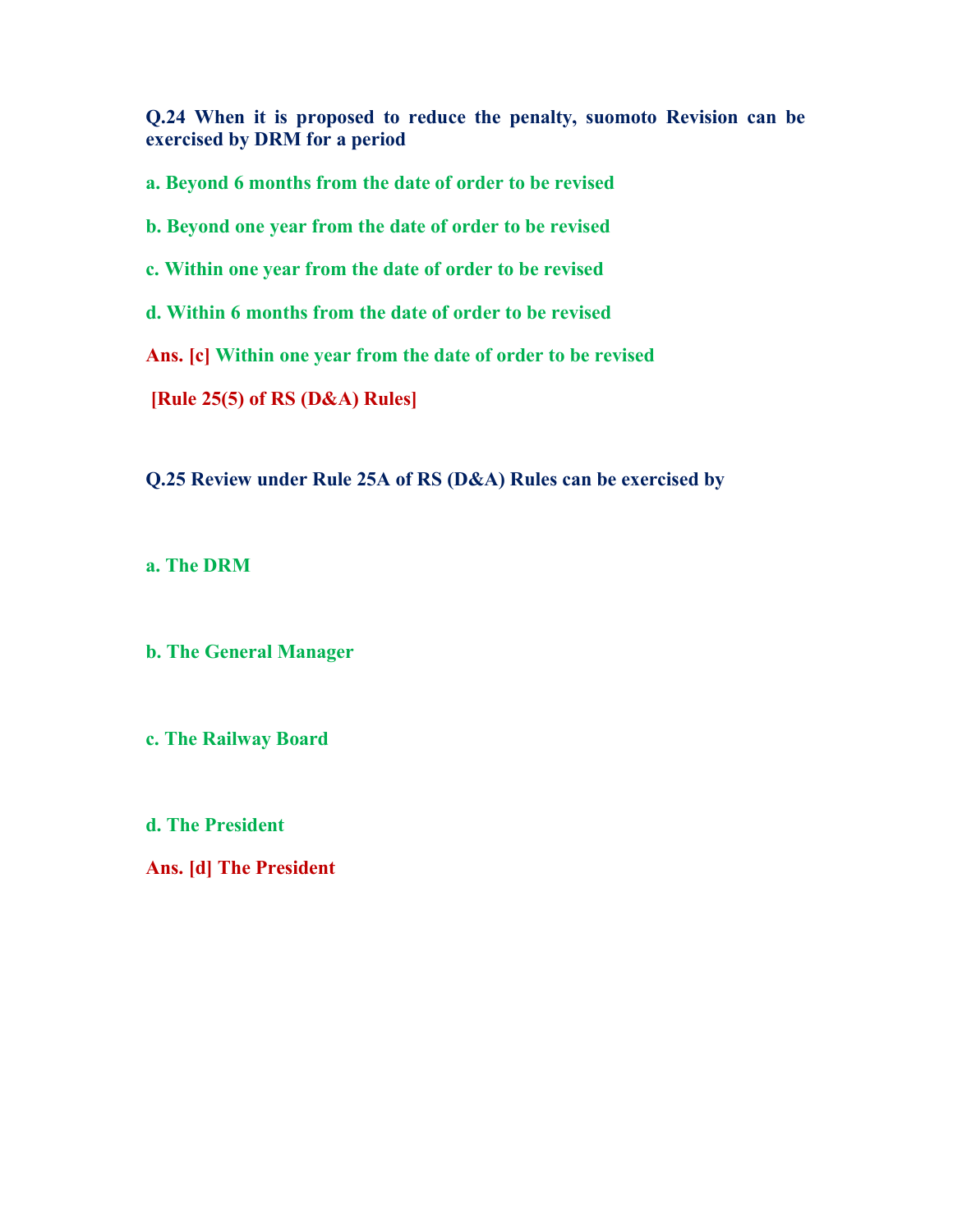Q.26 The Prescribed authority may withhold the Petition submitted to the President under Rule 31, if it is against termination of service of

a. A Petitioner appointed on probation, during probation

b. A Petitioner dismissed under Rule 14 (ii)

c. A Petitioner compulsorily retired under Rule 1802, R.II.

d. None o f the above

Ans. [a] A Petitioner appointed on probation, during probation [Appendix II, R.I]

Q.27 Which of the following Statements are correct

(A) I.O. shall be sufficiently senior to the Charged Official

(B) The stipulation in Statement (A) above will also apply in case of Inquiries conducted by Commissioner of Departmental Inquiries/CVC.

a. Both (A) & (B) are correct

b. (A) is correct but (B) is wrong

c. (A) is wrong but (B) is correct

d. Both (A) & (B) are not correct

Ans. [b] (A) is correct but (B) is wrong [RBE 37/2001 & RBE 36/2001]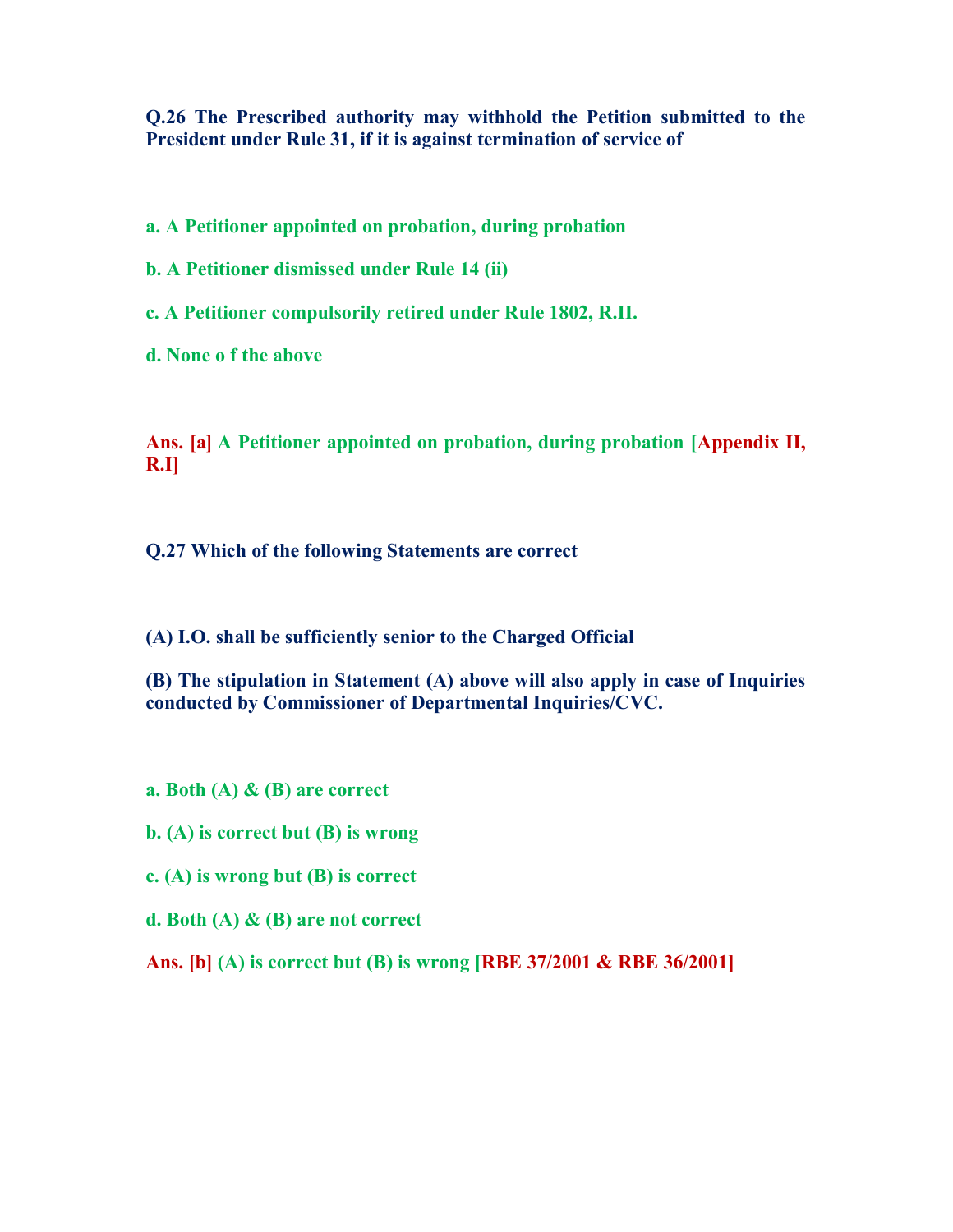#### Q.28 Which one of the following is not a major penalty

a. Reduction to lower stage for 3 years with cumulative effect

b. Withholding of increment for 4 years with cumulative effect

c. Reduction to lower grade for 3 years with effect of postponing future increments of pay

d. Compulsory Retirement

Ans. [b] Withholding of increment for 4 years with cumulative effect [Rule 6 read with Rule 11]

Q.29 Which of the following Statements are correct

(A) Delinquent Railway servant can be transferred to new post during pendency of Disciplinary Proceedings

(B) In that case D.A. will be with reference to new post under whose administrative control he was working

a. Both  $(A)$  &  $(B)$  are correct

b. (A) is correct but (B) is not correct

c. (A) is not correct

d. Both (A) & (B) are not correct

Ans. [a] Both (A) & (B) are correct [E(D&A)69 RG 6-12, 18.6.69]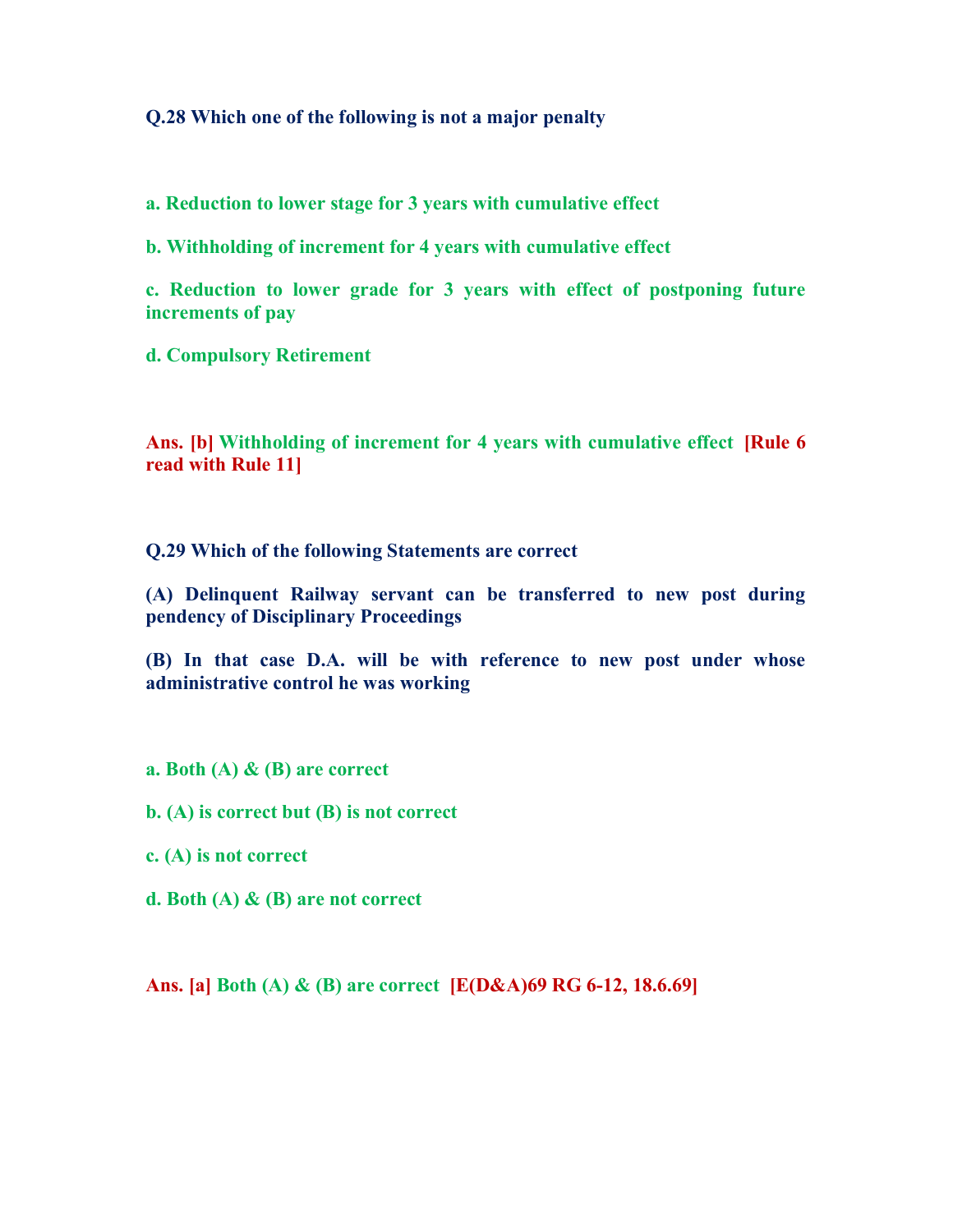### Q.30 Which of the following penalties specified under Rule 6 does not find place in Article 311 of Constitution

a. Removal

b. Dismissal

c. Compulsory Retirement

d. Reduction to Lower Grade

Ans. [d] Reduction to Lower Grade

Q.31 Provisions for placing a Railway servant under deemed suspension is contained in

a. Rule 3 of RS (D&A) Rules,1968

b. Rule 4 of RS (D&A) Rules, 1968

c. Rule 5 of RS (D&A) Rules, 1968

d. Rule 7 of RS (D&A) Rules, 1968

Ans. [c] Rule 5 of RS (D&A) Rules, 1968 Rule 5 of RS (D&A) Rules, 1968

Q.32 Which of the following is not penalty under RS (D&A) Rules

- (A) Suspension
- (B) Compulsory Retirement under Age Review
- (C) Compulsory Retirement (B)

(D) Reversion from officiating higher grade to lower grade on administrative grounds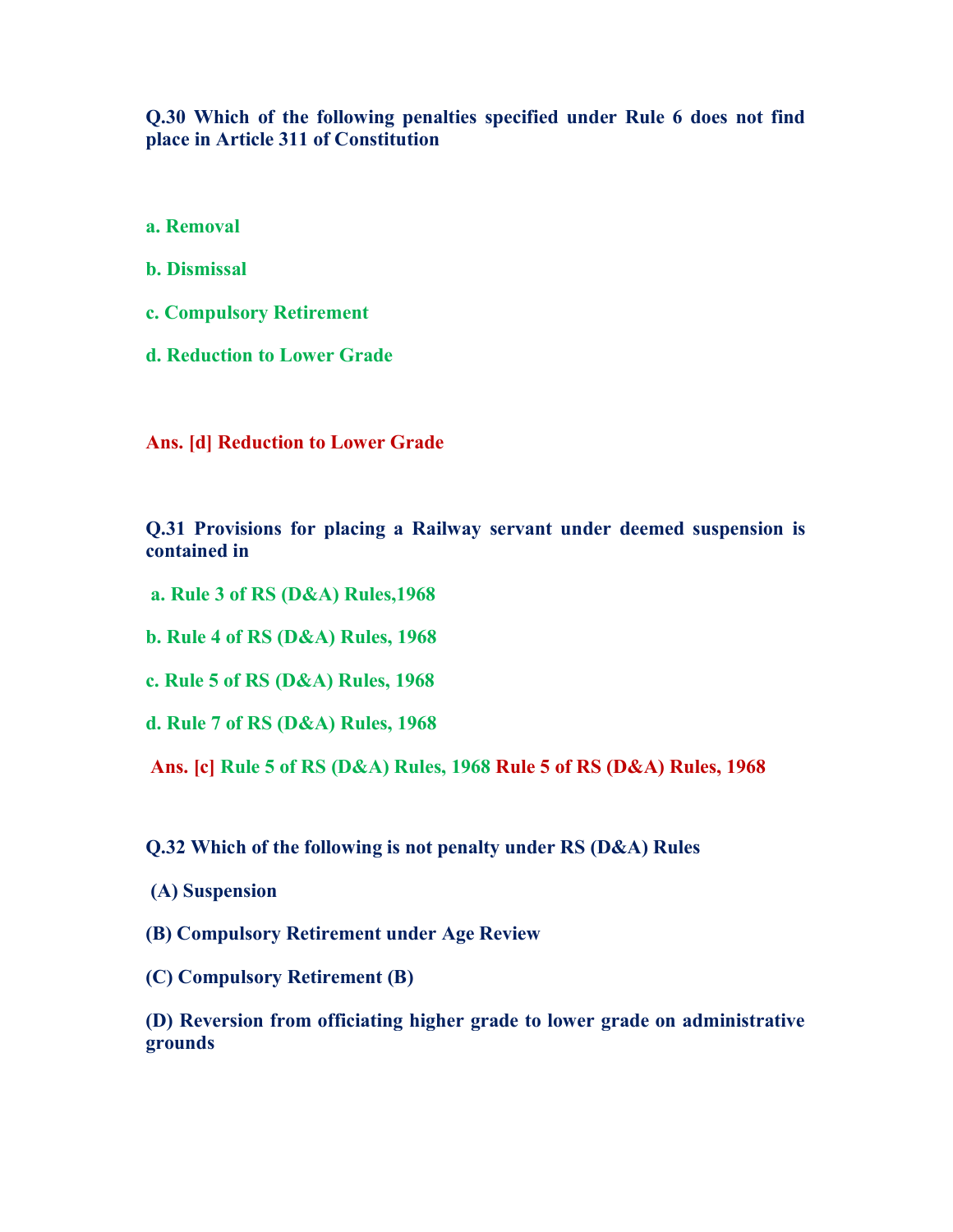a. (A) (B) & (C)

b. (A) (B) & (D)

c. (A) (C) & (D)

d. (B) (C) & (D)

Ans. [b] (A) (B) & (D) [Rule 6]

Q.33 Which Conduct Rule is correctly matched

a. Rule 13 Dowry

b. Rule 12 Subscription

c. Rule 13A Gift

d. Rule 9 Staging Demonstration

Ans. [b] Rule 12 Subscription Rule 12 Subscription

Q.34 Authority competent to impose penalty of Dismissal from service on a Railway servant by invoking Rule 14 (iii) is

a. DRM

- b. General Manager
- c. Member/Railway Board

d. President

Ans. [d] President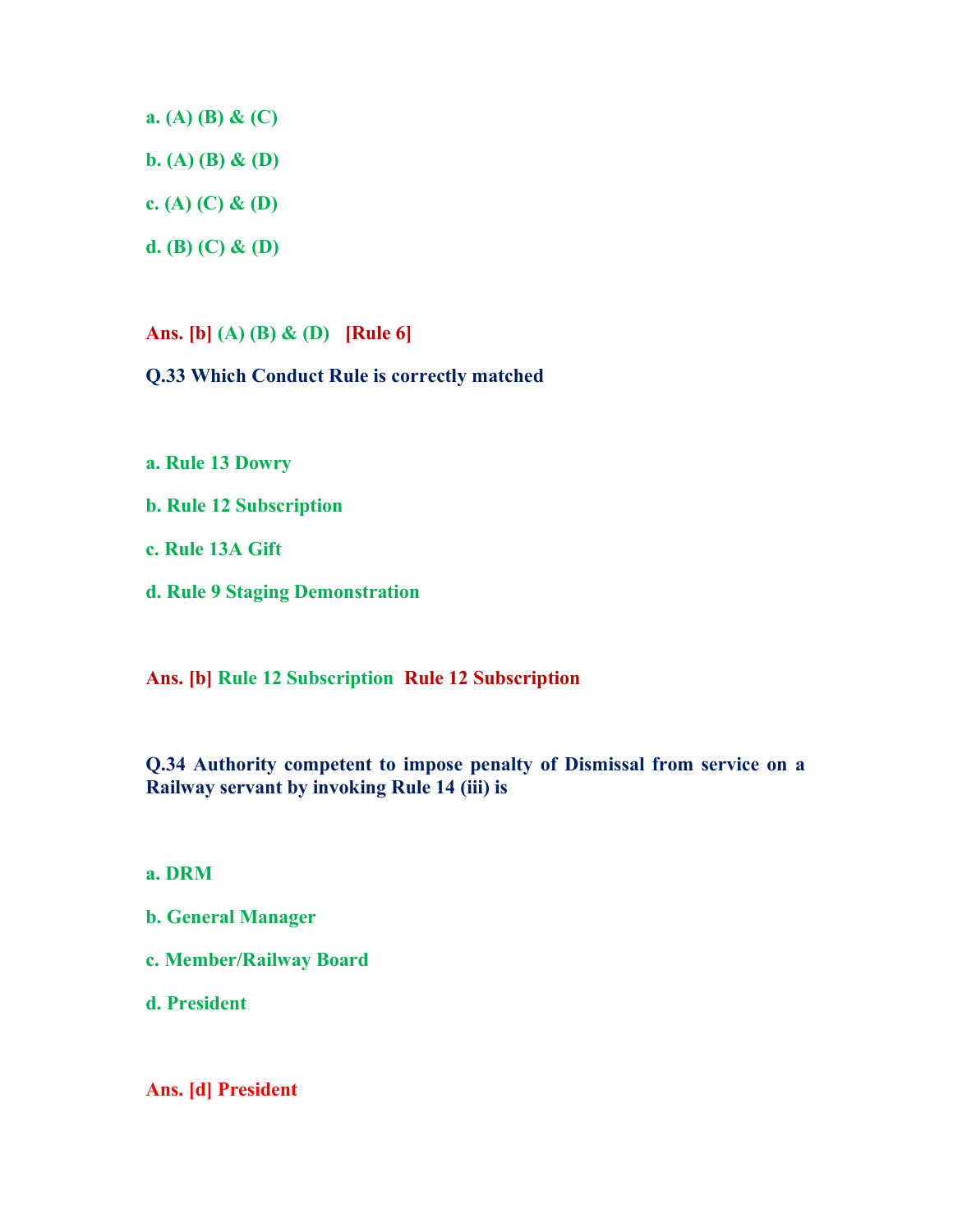# Q.35 The term 'Commission' in RS (D&A) Rules relate to

- a. Central Vigilance Commission
- b. Administrative Reforms Commission
- c. Union Public Service Commission
- d. Planning Commission

Ans. [c] Union Public Service Commission [Rule 2]

Q.36 Match the following

| A. Schedule I | X Disciplinary Authorities in respect of Gazetted staff |  |
|---------------|---------------------------------------------------------|--|
|               |                                                         |  |

B. Schedule II Y Disciplinary Authorities in respect of Non Gazetted staff

- C. Schedule III Z Authorities competent to order suspension
- a.  $A X$ ,  $B Z$ ,  $C Y$ b.  $A - Z$ ,  $B - Y$ ,  $C - X$ c.  $A - Y$ ,  $B - X$ ,  $C - Z$ d.  $A - Z$ ,  $B - X$ ,  $C - Y$ Ans.  $[b]$   $A - Z$ ,  $B - Y$ ,  $C - X$